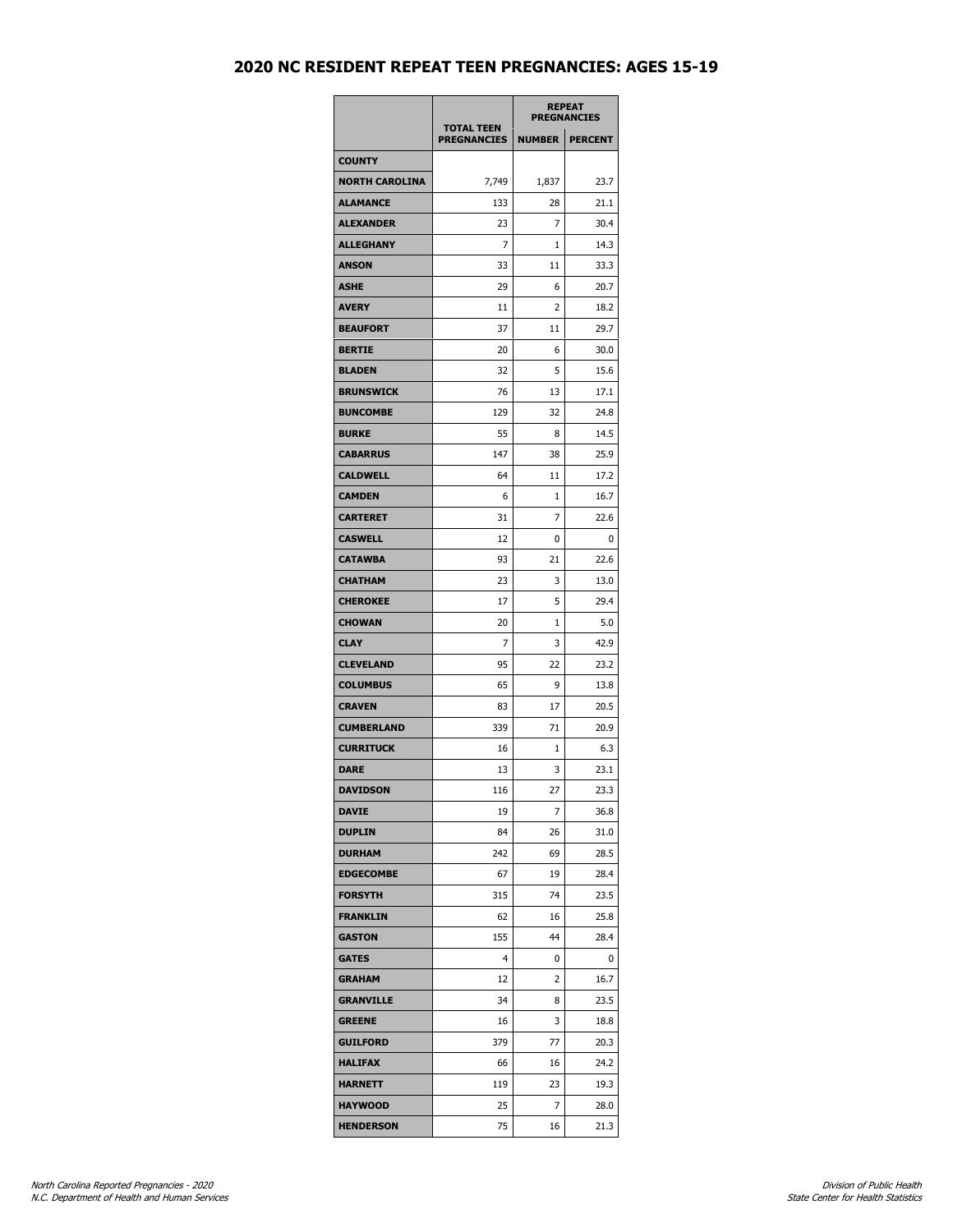## **2020 NC RESIDENT REPEAT TEEN PREGNANCIES: AGES 15-19**

|                     |                                         | <b>REPEAT</b><br><b>PREGNANCIES</b> |                |
|---------------------|-----------------------------------------|-------------------------------------|----------------|
|                     | <b>TOTAL TEEN</b><br><b>PREGNANCIES</b> | <b>NUMBER</b>                       | <b>PERCENT</b> |
| <b>HERTFORD</b>     | 20                                      | 4                                   | 20.0           |
| <b>HOKE</b>         | 43                                      | 11                                  | 25.6           |
| <b>HYDE</b>         | 3                                       | 1                                   | 33.3           |
| <b>IREDELL</b>      | 103                                     | 21                                  | 20.4           |
| <b>JACKSON</b>      | 26                                      | 6                                   | 23.1           |
| <b>JOHNSTON</b>     | 147                                     | 34                                  | 23.1           |
| <b>JONES</b>        | 6                                       | 0                                   | 0              |
| LEE                 | 54                                      | 13                                  | 24.1           |
| <b>LENOIR</b>       | 65                                      | 21                                  | 32.3           |
| <b>LINCOLN</b>      | 57                                      | 20                                  | 35.1           |
| <b>MCDOWELL</b>     | 25                                      | 10                                  | 40.0           |
| <b>MACON</b>        | 17                                      | 3                                   | 17.6           |
| <b>MADISON</b>      | 13                                      | 1                                   | 7.7            |
| <b>MARTIN</b>       | 14                                      | 3                                   | 21.4           |
| <b>MECKLENBURG</b>  | 915                                     | 264                                 | 28.9           |
| <b>MITCHELL</b>     | 8                                       | 1                                   | 12.5           |
| <b>MONTGOMERY</b>   | 24                                      | 6                                   | 25.0           |
| <b>MOORE</b>        | 60                                      | 11                                  | 18.3           |
| <b>NASH</b>         | 95                                      | 24                                  | 25.3           |
| <b>NEW HANOVER</b>  | 111                                     | 22                                  | 19.8           |
| <b>NORTHAMPTON</b>  | 20                                      | 5                                   | 25.0           |
| <b>ONSLOW</b>       | 215                                     | 39                                  | 18.1           |
| <b>ORANGE</b>       | 37                                      | 5                                   | 13.5           |
| <b>PAMLICO</b>      | 7                                       | 2                                   | 28.6           |
| <b>PASQUOTANK</b>   | 31                                      | 6                                   | 19.4           |
| <b>PENDER</b>       | 28                                      | 1                                   | 3.6            |
| <b>PERQUIMANS</b>   | 8                                       | 2                                   | 25.0           |
| <b>PERSON</b>       | 27                                      | 6                                   | 22.2           |
| PITT                | 146                                     | 33                                  | 22.6           |
| <b>POLK</b>         | 7                                       | 2                                   | 28.6           |
| <b>RANDOLPH</b>     | 108                                     | 24                                  | 22.2           |
| <b>RICHMOND</b>     | 74                                      | 22                                  | 29.7           |
| <b>ROBESON</b>      | 181                                     | 38                                  | 21.0           |
| <b>ROCKINGHAM</b>   | 76                                      | 11                                  | 14.5           |
| <b>ROWAN</b>        | 111                                     | 32                                  | 28.8           |
| <b>RUTHERFORD</b>   | 55                                      | 8                                   | 14.5           |
| <b>SAMPSON</b>      | 84                                      | 17                                  | 20.2           |
| <b>SCOTLAND</b>     | 32                                      | 7                                   | 21.9           |
| <b>STANLY</b>       | 39                                      | 7                                   | 17.9           |
| STOKES              | 15                                      | 4                                   | 26.7           |
| <b>SURRY</b>        | 60                                      | 16                                  | 26.7           |
| SWAIN               | 12                                      | 5                                   | 41.7           |
|                     |                                         |                                     |                |
| <b>TRANSYLVANIA</b> | 8                                       | 1                                   | 12.5           |
| <b>TYRRELL</b>      | 5                                       | 1                                   | 20.0           |
| <b>UNION</b>        | 119                                     | 27                                  | 22.7           |
| VANCE               | 63                                      | 12                                  | 19.0           |
| <b>WAKE</b>         | 606                                     | 164                                 | 27.1           |